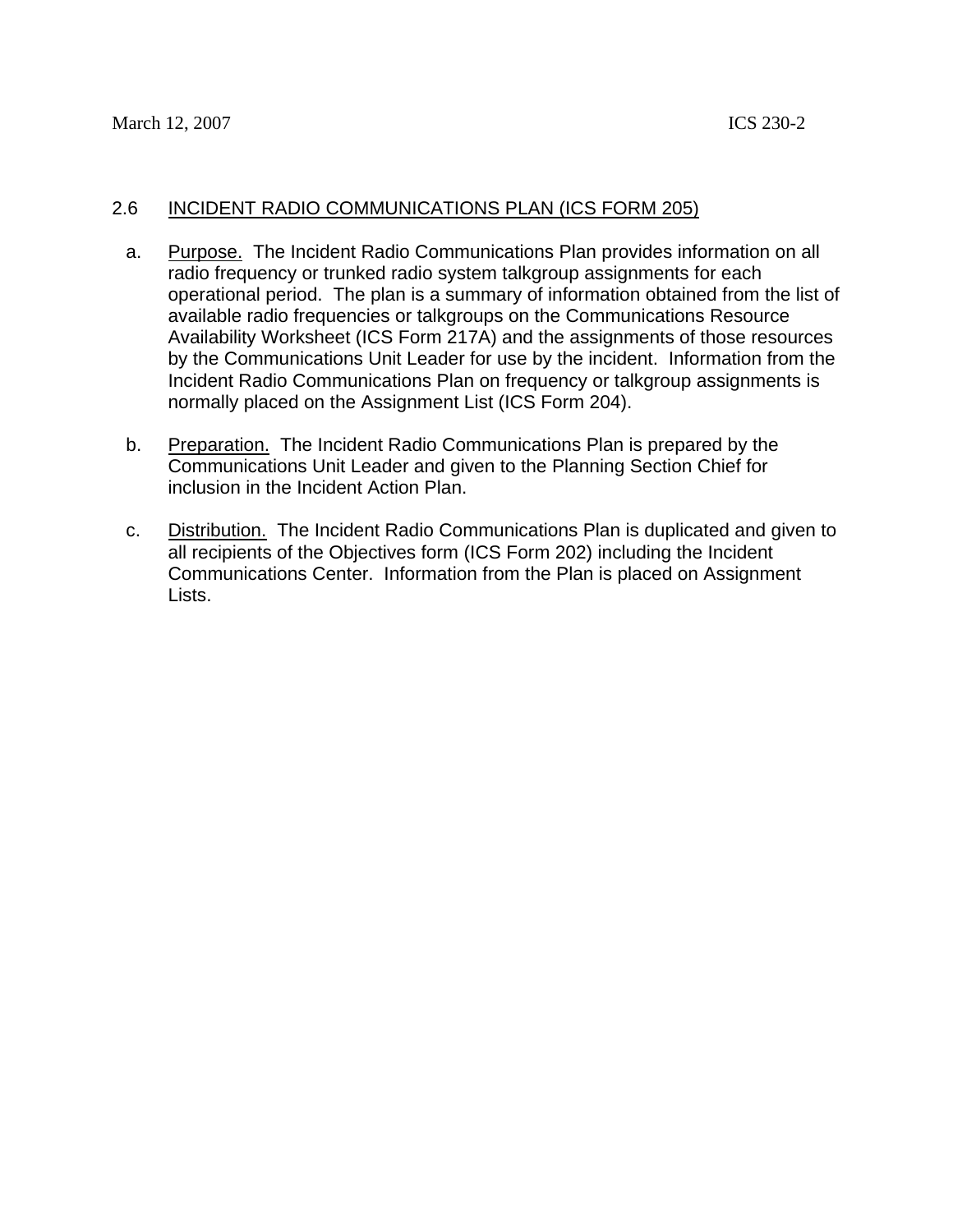## **INSTRUCTIONS FOR COMPLETING INCIDENT RADIO COMMMUNICATIONS PLAN (ICS FORM 205)**

| --------------------------------                      |                                                                                                                                                                                                                                                                                                                 |
|-------------------------------------------------------|-----------------------------------------------------------------------------------------------------------------------------------------------------------------------------------------------------------------------------------------------------------------------------------------------------------------|
| Item Title                                            | Instructions<br>-------------------                                                                                                                                                                                                                                                                             |
| <b>Incident Name</b>                                  | Print the name assigned the incident.                                                                                                                                                                                                                                                                           |
| Date/Time Prepared                                    | Enter date (month, day, year) and time (24-hour<br>clock) prepared.                                                                                                                                                                                                                                             |
| <b>Operational Period Date/Time</b>                   | Enter the date and time interval for which the Incident<br>Radio Communications Plan applies. Record the<br>start time and end time and date(s).                                                                                                                                                                |
| Ch#                                                   | Use at the Communications Unit Leader's discretion.<br>Ch # (abbreviated for Channel Number) may equate<br>to the channel number for incident radios that are<br>programmed or cloned for a specific Communications<br>Plan, or it may be used as just a reference line<br>number on the ICS Form 205 document. |
| Function                                              | Enter the Net function each channel or talkgroup will<br>be used for (Command, Tactical, Ground-to-Air,<br>Air-to-Air, Support, Dispatch)                                                                                                                                                                       |
| <b>Channel Name/Trunked</b><br>Radio System Talkgroup | Enter the nomenclature or commonly used name for<br>the channel or talkgroup.                                                                                                                                                                                                                                   |
| Assignment                                            | Enter the name of the ICS branch/division/group/<br>section to whom this channel/talkgroup will assigned.                                                                                                                                                                                                       |
| Rx Freq N or W                                        | Enter the receive frequency as the mobile or portable<br>subscriber would be programmed using xxx.xxxx out<br>to four decimal places followed by a "N" designating<br>narrowband or a "W" designating wideband<br>emissions.                                                                                    |
|                                                       | The name of the specific trunked radio system from<br>which the talkgroup is associated may be entered<br>across all fields on the ICS 205 normally used for a<br>conventional channel programming information.                                                                                                 |